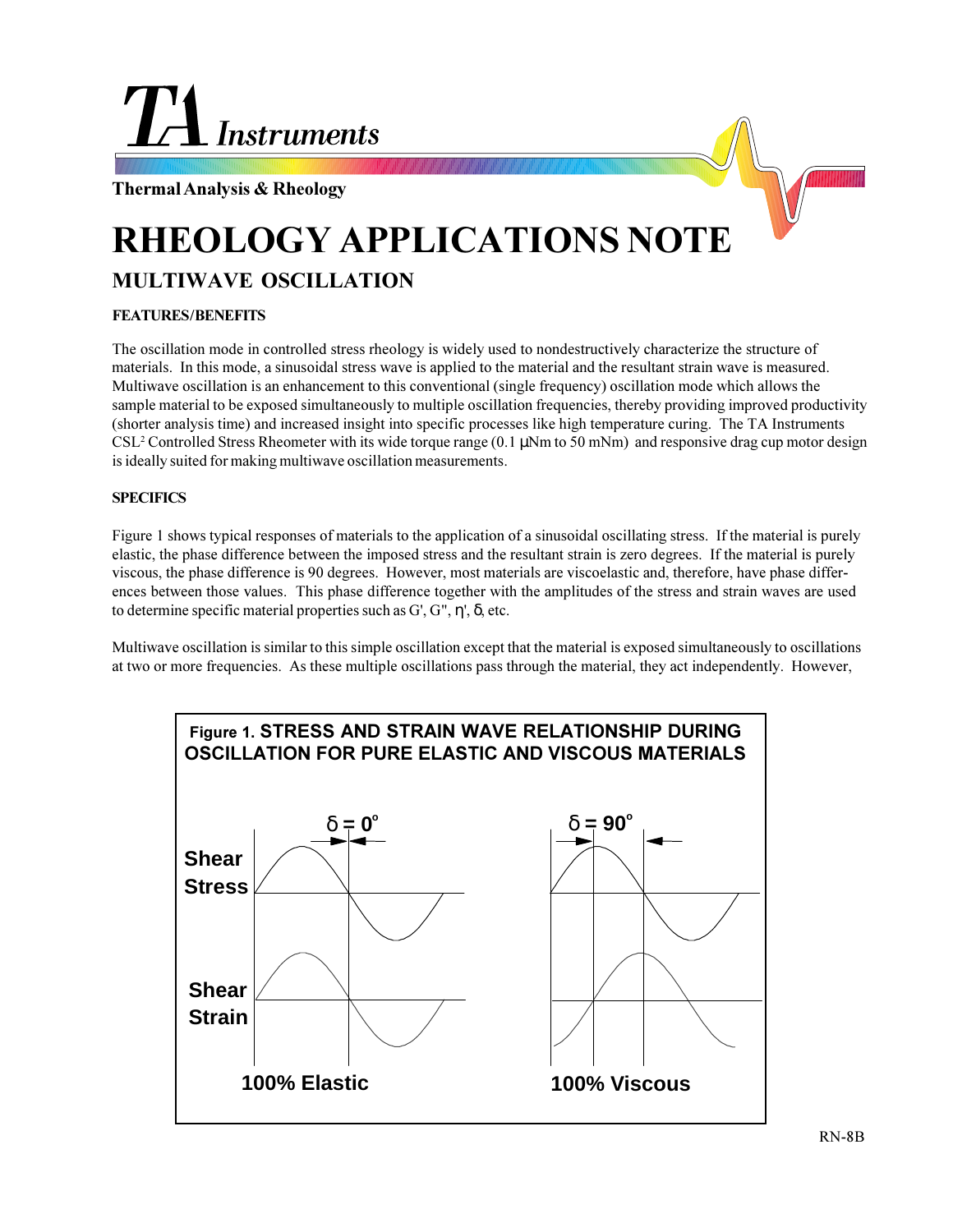the strain present in the material is the sum of the strains caused by all the individual oscillations. This is shown in Figure 2. (Note: The total resultant strain must be within the material's linear viscoelastic region.) Using suitable mathematical treatment of the complex wave forms produced (this is done automatically by the software), it is possible to obtain the same standard parameters obtained from conventional single freqeuncy oscillation. The result from multiwave oscillation, therefore, is the same as running multiple experiments each at a different frequency....but analysis time is significantly reduced! This reduced analysis time is particularly useful in QC or routine testing where a dynamic rheological fingerprint at a low, medium, and high frequency provides a rapid check of material behavior. Multiwave oscillation is also valuable in evaluating materials such as thermosets whose behavior is changing with time, and for which there is only a finite period of time to complete the evaluation before curing has stiffened the material to the point where it is outside the range of the rheometer. Figure 3, for example, shows the results of two frequency ramps on polyisobutylene. One performed as a series of 25 sequencial frequencies (standard) and one as a 5 part multiwave with 5 harmonic multipliers (total of 30 points). The two data sets show excellent agreement. The multiwave ramp was performed in 2/3 of the time of the standard test with 5 more data points.

Ideally, a controlled stress rheometer designed for multiwave oscillation should have:

- $(1)$  A broad torque range. As indicated previously for the resultant strains, the stresses (torques) in multiwave oscillation are additive, and since their sum cannot exceed the upper torque limit of the rheometer, the higher the rheometer's upper torque limit, the better. The CSL<sup>2</sup> Rheometer's drag cup motor has been specifically designed to address issues such as heat dissipation at higher torques. Hence, it is able to achieve the highest torque levels available in a commercial controlled stress rheometer (50 mNm).
- $(2)$  Adjustment of torque amplitude. Generally, G' (the material's elasticity) increases as oscillation frequency increases and this leads to decreasing strain amplitude for the same applied stress. Also inertial effects, both fluid and instrumental, reduce the strain amplitude as frequency increases. These decreases in strain amplitude need to be corrected in order to avoid poor results at higher frequencies. The CSL<sup>2</sup> allows the operator to choose an "enhancement factor" for each frequency being used ,which is then automatically applied by the rheometer during the experiment (by adjusting torque). This enhancement ensures that the strain amplitude and hence the quality of the data remains constant even at higher frequencies.